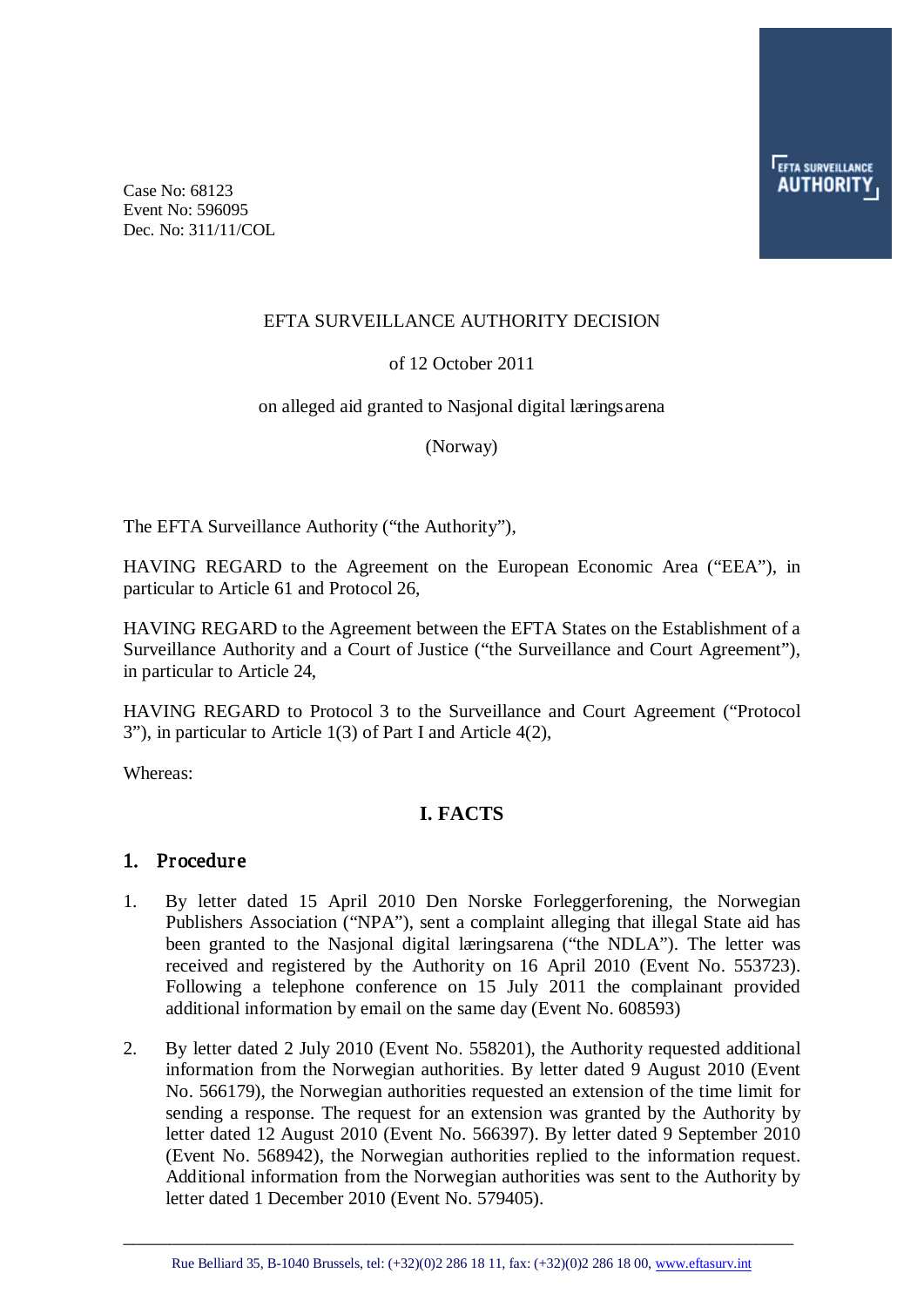- 3. The Authority considered that further information was necessary and sent another request for information by letter dated 4 February 2011 (Event No. 574762). The Norwegian authorities replied to the information request by letter dated 7 March 2011 (Event No. 589528). Upon request the Norwegian authorities provided further clarifications by emails 2 May 2011 (Event No. 596402) and 12 August 2011 (Event No. 608596).
- 4. In addition, discussions between the Authority and the Norwegian authorities regarding the case took place at a meeting in Norway on 13-14 October 2010.

# 2. The Complaint

- 5. The complainant is the Norwegian Publishers Association, which represents i.a. companies which are or could be active in the development and distribution of digital learning material. The complaint concerns the Norwegian government's and the county municipalities granting of funds as well as the transfer of a content management system to the Nasjonal Digital Læringsarena (hereafter: NDLA). NDLA is an entity which has been founded as an inter-municipal cooperation by 18 Norwegian municipalities<sup>[1](#page-1-0)</sup> in order to develop or purchase digital learning material with a view to publishing the material on the internet free of charge.
- 6. The complainant submits that NDLA has four main areas of activity: firstly, NDLA develops and supplies learning resources for the upper secondary school; secondly, NDLA procures learning resources from third party suppliers; thirdly, NDLA ensures the quality of learning resources; and fourthly, NDLA develops and manages the content management system which operates the website through which the digital learning material is published (these activities are hereafter also referred to as 'purchase, development and supply of digital learning materials').
- 7. The complainant submits that the granting of funds to NDLA for the purchase, development and supply of digital learning material constitute illegal State aid to NDLA. In that regard the complainant emphasises that  $-$  in his view  $-$  NDLA is not an integrated part of the public administration but rather an undertaking within the meaning of State aid rules. The complainant recalls, that according to established case law, an undertaking is an entity which is engaged in economic activities. The complainant suggests that according to the ECJ case law an economic activity is an activity, which could, at least in principle, be carried out by a private undertaking in order to make profits. Then, the complainant argues that any entity, which carries out an activity which could be carried out to make profits, is engaged in an economic activity. The complainant further submits that there was a market for digital learning material prior to the activities of NDLA and that NDLA competes at present with private undertakings offering digital learning resources. The complainant claims that on this basis the development and supply of digital learning resources constitutes an economic activity. The complainant further suggests that the other activities of NDLA are closely linked to the development and supply of digital learning resources and are therefore also to be considered as economic in nature. The complainant

<span id="page-1-0"></span> <sup>1</sup> Norway is divided into 19 municipalities, all of which participate in the NDLA project with the exception of the county municipality of Oslo. Participants are therefore the municipalities of Akershus, Aust-Agder, Buskerud, Finnmark, Hedmark, Hordaland, Nordland, Nord-Trøndelag, Møre og Romsdal, Oppland, Rogaland, Sogn og Fjordane, Sør-Trøndelag, Telemark, Troms, Vest-Agder, Vestfold and Østfold.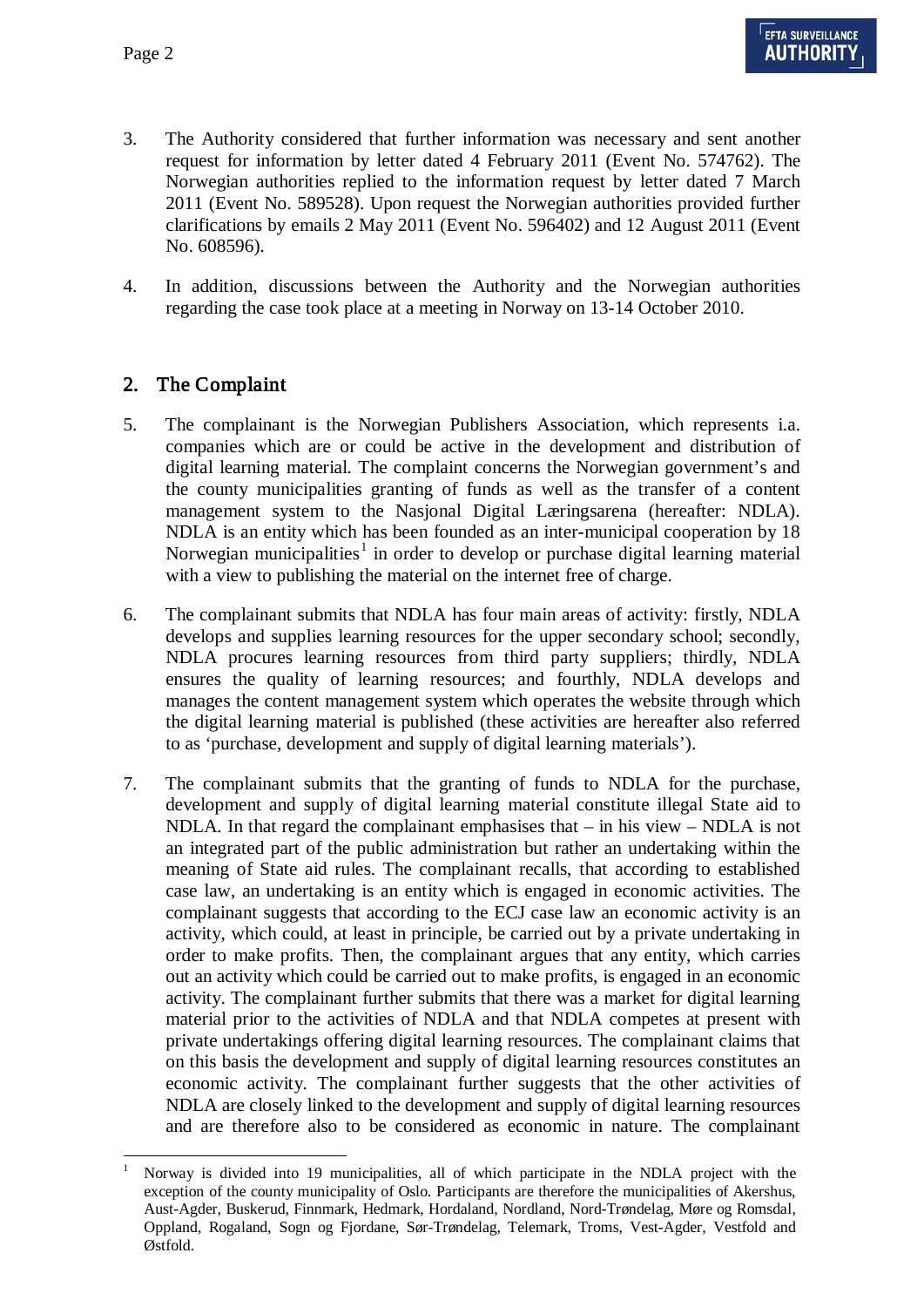concludes that NDLA constitutes an undertaking within the meaning of State aid rules.

- 8. Against this background the complainant further argues that funds offered by the State and the county municipalities to NDLA for the development and supply of own digital learning material constitute State aid. Furthermore, the complainant argues that the funds offered by the State and by the county municipalities to NDLA for the purchase of digital learning material from third party suppliers also constitute State aid. Finally, the complainant submits that the fact that the State also made its content management system available to NDLA free of charge– according to the complainant – also amounts to State aid.
- 9. The complainant notes that the measure has not been notified. He continues to argue that Article  $59(2)$  EEA is not applicable and concludes that – in the absence of a notification - the Norwegian State has granted State aid contrary to State aid rules.

## 3. The Educational System in Nor way

- 10. Education in Norway is mandatory for all children aged from 6 to 16 and is provided through a system of free public schools. This system is divided into a compulsory elementary school (age 6 to 13), a compulsory lower secondary school (age 13 to 16), and the upper secondary school (age 16 to 19).
- 11. In 2006 the Norwegian authorities decided in the course of the 'Knowledge Promotion Initiative' (Kunnskapsløftet) that all Norwegian schools were to emphasise certain basic skills in all subjects. One of these skills is the ability to learn a given subject by using information and communication technology. This requirement was introduced in the national curricula for pupils in the 10-year compulsory school (i.e. school for grades 1 to 9) and for pupils in the first year of upper secondary education (i.e. school for grades 10 to 12) and apprenticeships. Under the Norwegian Education  $Act^2$  $Act^2$  the county municipalities are responsible for meeting these requirements. Furthermore, in 2007 the Norwegian authorities amended the Education Act and obliged the county municipalities to provide the pupils with the necessary printed and digital learning materials free of charge.
- 12. It should be noted that until that time, pupils in Norwegian upper secondary school (grades 10 to 12) had to purchase their learning material themselves based on the choice of learning material designated by the schools in compliance with the national curricula<sup>[3](#page-2-1)</sup>. Under the new Education Act, county municipalities are obliged to provide all learning material, i.e. digital learning material as well as physical learning material such as books, to pupils free of charge<sup>[4](#page-2-2)</sup>.

<span id="page-2-0"></span><sup>&</sup>lt;sup>2</sup> Act of 17 July 1998 no. 61 relating to Primary and Secondary Education and Training (The Education Act).

<span id="page-2-1"></span><sup>&</sup>lt;sup>3</sup> As the national curricula set out the objectives for the learning outcome of all classes, the content of the

<span id="page-2-2"></span>learning material must respect the objectives of the national curricula. <sup>4</sup> Section 3-1and 4A-3 of the Education Act states that the county municipality is responsible for providing pupils with the necessary printed and digital teaching material as well as digital equipment free of charge.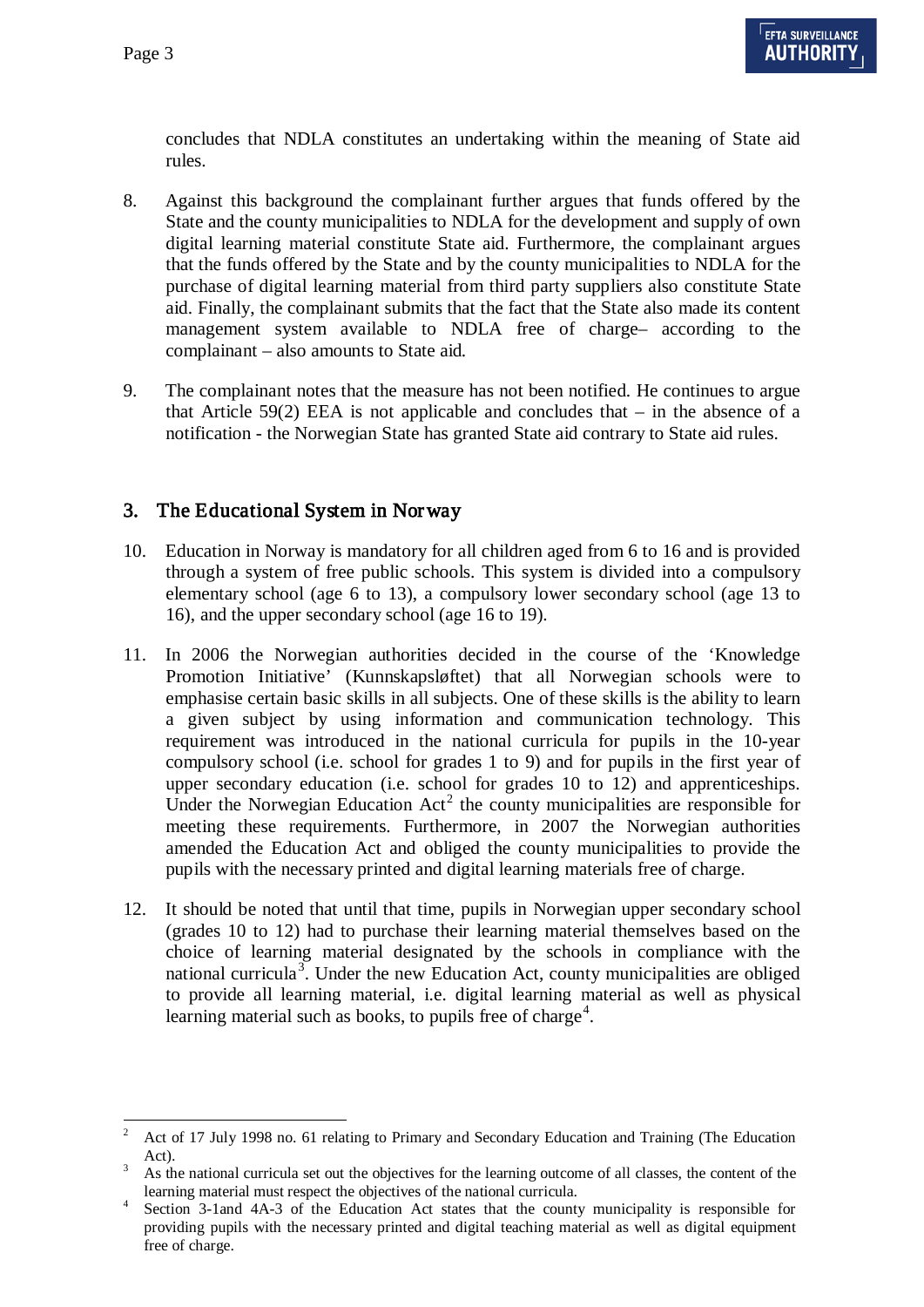### *Provisions in the Revised State Budget*

13. The obligation of providing digital and physical learning material for free constitutes a considerable financial burden for the Norwegian county municipalities. In view of these additional costs, the Norwegian government decided already in 2006 to provide additional funds. The provision of these funds is laid down in a revised State budget which was adopted in May 2006:

> *"The Government aims to introduce free teaching material for secondary education. At the same time, it is desirable to encourage the use of digital learning materials in secondary education. As part of the efforts to bring down the cost for each student through increased access to and use of digital teaching aids, the Government proposes to allocate 50 million NOK as a commitment to the development and use of digital learning resources.*

> *Counties are invited to apply for funding for the development and use of digital learning resources. Applications from counties may include one, several, or all secondary schools in the county, and may include one or more subjects. The objective of the grant is to encourage the development and use of digital learning resources, and to help reduce students' expenses for teaching aids.*

> *The funds can be used for the provision or for local development of digital learning resources. The funds shall not be used for the preparation of digital infrastructure for learning. The intention is to give priority to applications that involve inter-county cooperation." [5](#page-3-0)*

### *Invitation to Submit an Application*

14. In June 2006 the Ministry of Education submitted an invitation to the county municipalities to jointly apply for the available funds of 50 million NOK. The letter describes the objectives and the concept of the initiative as follows:

*"The Ministry of Education has the following objectives for the initiative:*

- ⋅ *To increase access to and use of digital learning materials in secondary education.*
- ⋅ *To develop secondary schools and school owners' competence as developers and/or purchasers of digital learning materials.*
- To Increase the volume and diversity of digital teaching materials aimed *at secondary schools.*

⋅ *Over time to reduce students' expenses for teaching aids [...]*

*The funds can be used to purchase digital learning resources and to locally develop digital learning resources." [6](#page-3-1)*

### *Creation of NDLA*

15. In August 2006 the heads of education of the 19 Norwegian county municipalities met to discuss the possibility of a joint application for the funds in question based on the requested inter-municipal cooperation. While the municipality of Oslo decided

<span id="page-3-1"></span><span id="page-3-0"></span> $5 \nTranslation made by the Authority. Translation made by the Authority.$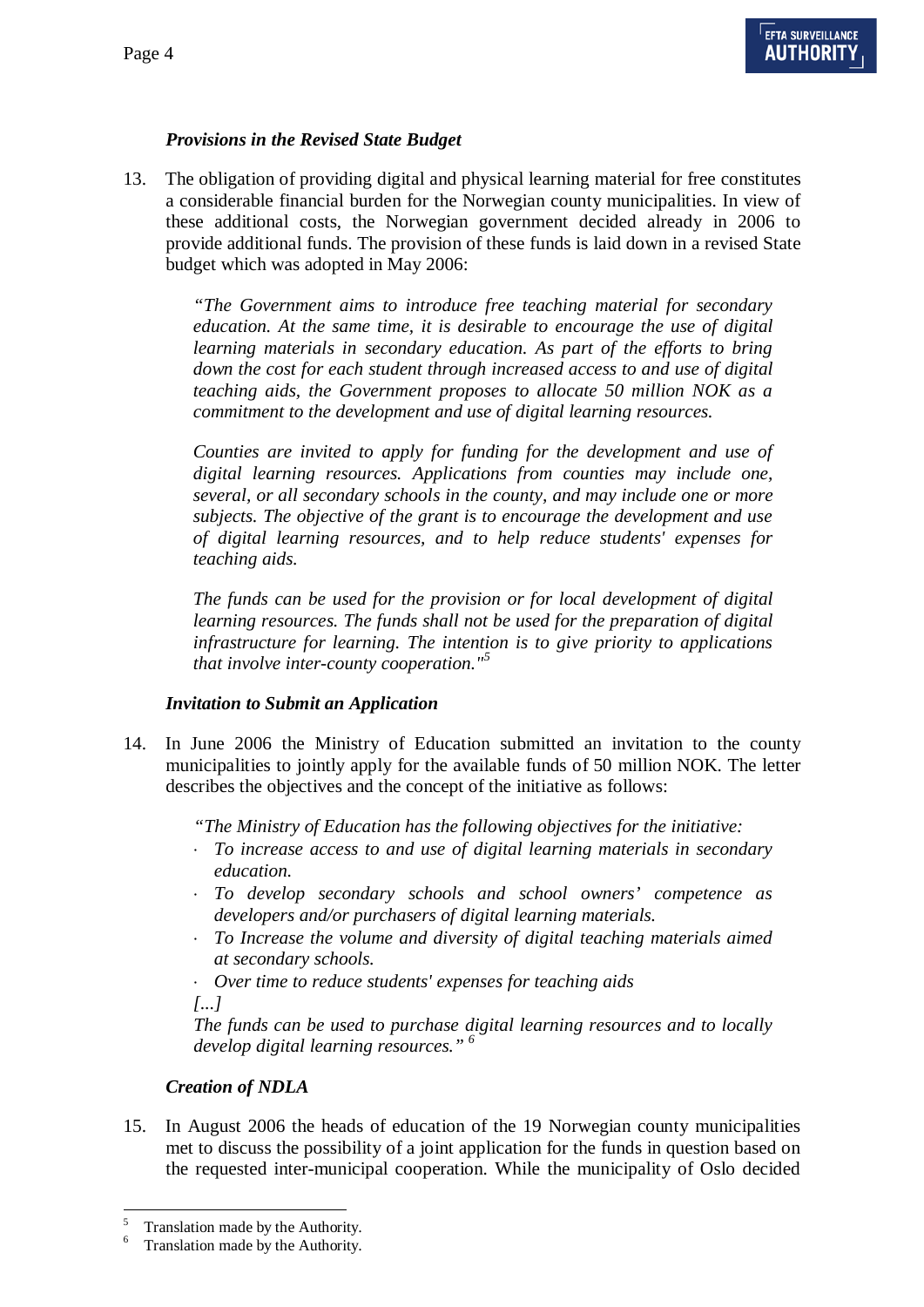not to participate in a cooperative project, the other 18 municipalities decided to enter into the inter-municipal cooperation and to set up NDLA to manage the process. Each of these municipalities subsequently adopted the following resolution:

*"The County Council passes a resolution for the following counties, Akershus, Aust-Agder, Buskerud, Finnmark, Hedmark, Hordaland, Nordland, Nord-Trondelag, More og Romsdal, Oppland, Rogaland, Sogn og Fjordane, Sor-Trondelag, Telemark, Troms, Vest-College, Vesold and Østfold, to establish an inter-municipal cooperation body, NDLA, with its own Board in accordance with §27 of the Local Government Act. The purpose of this collaboration is to facilitate the purchase, development, deployment and organisation of digital learning resources for all subjects in upper secondary education. The result shall be free digital learning material that facilitates active learning and sharing...." [7](#page-4-0)*

### *Conditional Funding from the Ministry of Education*

16. Subsequently, an application for the State funds was submitted to the Ministry of Education, which in April 2007 granted the funds under a number of conditions:

> *"The Ministry requests further that the counties jointly identify a responsible legal entity that will take care of the counties' responsibility for digital learning resources under this initiative. Such an entity can be e.g. a corporation, an inter (county) municipal corporation or a host (county) municipality but it cannot itself engage in economic activity. [...]*

> *The Ministry expects that the purchase of digital learning materials and development services are performed in accordance with the regulations for public procurement. The development of digital learning resources by county employees is to be regarded as an activity for its own account, provided that the counties do not gain any profits from this activity. The development by people who are not county employees must be regarded as the purchase of services and should be evaluated based on the rules and regulations for public procurement in the usual way." [8](#page-4-1)*

17. Following the approval of the funds the Ministry of Education transferred over a period of three years 30.5 million NOK to the participating municipalities (17 million NOK in 2007, 9 million NOK in 2008 and 4.5 million NOK in 2009).

### *Additional Funding from the Municipalities*

18. Following the amendment of the Education Act in 2007, the county municipalities were compensated for the obligations to provide (physical and digital) learning material through an increase in the county municipal grant scheme. This compensation was based on the estimated costs of providing learning materials in all subjects. The compensation amounted to 287 million NOK in 2007, 211 million NOK in 2008, 347 million NOK in 2009 and 308 million NOK in 2010. The participating municipalities decided to allocate part of these funds to the NDLA project. In 2008 and 2009 the municipalities allocated 10% of the abovementioned grant scheme to the NDLA project (21.1 million NOK in 2008, 34.7 million NOK in 2009) and in 2010 they allocated 20% of the abovementioned grants to the NDLA project (61.6 million NOK).

<span id="page-4-0"></span> $\frac{7}{8}$  Translation made by the Authority.<br>Translation made by the Authority.

<span id="page-4-1"></span>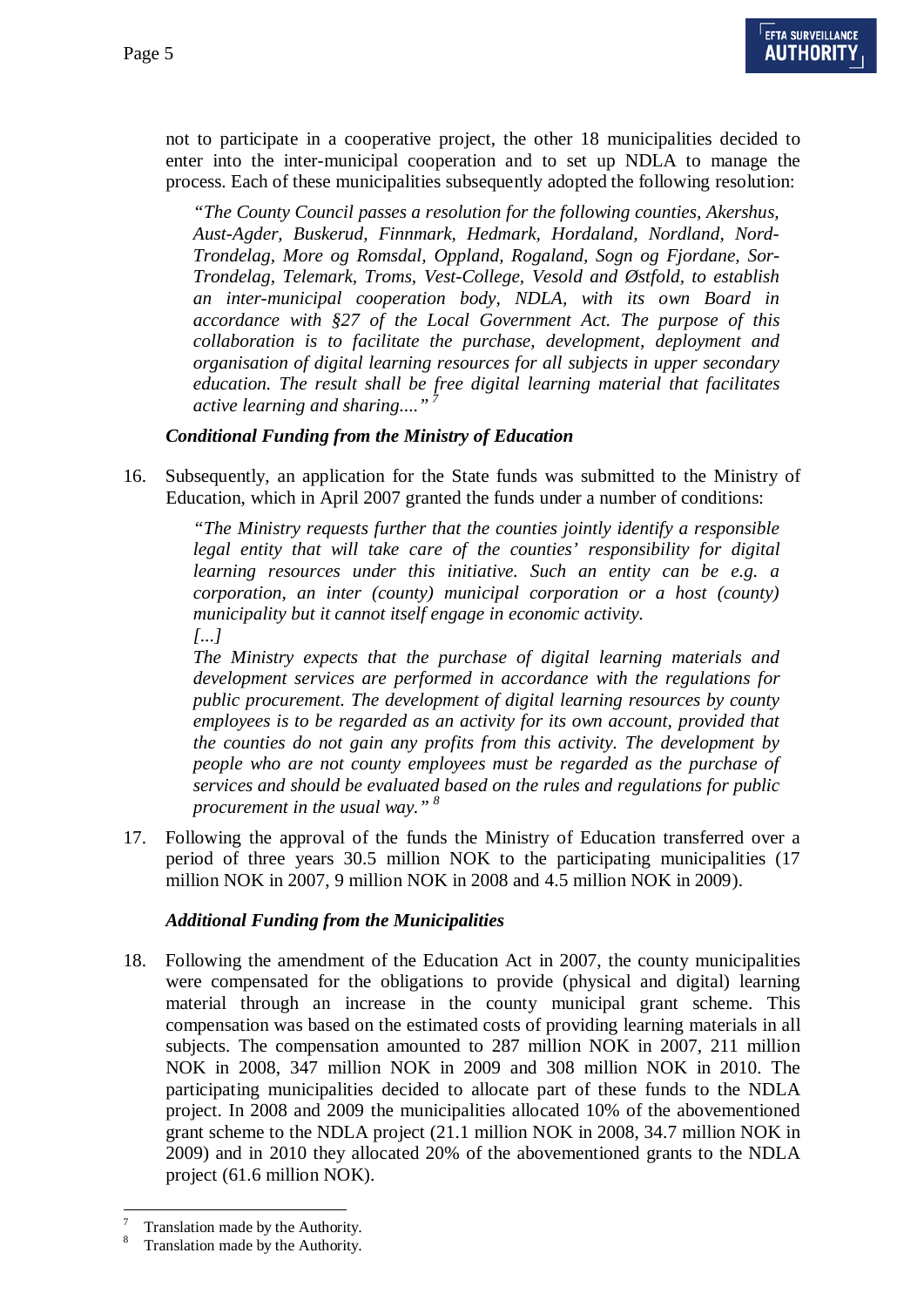### *Related Projects*

19. There are currently two other projects concerning digital learning in Norway. Firstly, the municipality of Oslo has applied for a similar grant for its own project (Real Digital). Secondly, the Ministry of Education itself is working on a similar project (Utdanning).

#### *Real Digital by the Municipality of Oslo*

20. The municipality of Oslo does not participate in the NDLA project and has submitted an application for funding for its own project called Real Digital. The Norwegian government accepted the application from Oslo and granted 13.5 million NOK to the municipality of Oslo over a period of two years (8 million NOK in 2007 and 5.5 million NOK in 2008). It should be noted that the funds provided to the municipality of Oslo are not subject to the complaint at hand.

#### *Utdanning by the Ministry of Education*

21. The Ministry of Education has decided to provide its own system for access to digital learning material. In that regard the Ministry can both develop digital learning material and/or acquire such learning material from third party suppliers. The Ministry acknowledges that there might be areas where the activities of the Ministry of Education might overlap with the activities of NDLA. In its letter stating the conditions of the grant the Ministry of Education reserved itself the right to reallocate funds originally earmarked for NDLA to the Ministry's own project. The relevant funds provided to the Ministry of Education are not subject to the complaint at hand.

### 3.1 National legal basis for the measure

22. The legal basis for the funds paid by the Ministry of Education to NDLA is the State budget resolution of the Stortinget in combination with the delegation of competence to the Ministry of Education to approve applications for grants. The legal basis for the grants from the county municipalities to the NDLA is budget resolution of the participating county municipalities.

### 3.2 Recipient

23. NDLA is organised as an inter-municipal cooperation body under Article 27 of the Local Government Act. According to the Norwegian authorities NDLA does not have its own employees. All personnel, including the editors and managers, engaged in NDLA are employees of the county municipalities and have no contractual employment relationship with NDLA. Certain work has been tendered out to external consultants on the basis of public procurement rules.

### 3.3 Amount

24. As indicated above, so far the Ministry of Education has granted 30.5 million NOK (17 million NOK in 2007, 9 million NOK in 2008 and 4.5 million NOK in 2009) while the participating county municipalities have contributed 117.4 million NOK (21.1 million NOK in 2008, 34.7 million NOK in 2009 and 61.6 million NOK in 2010) to the NDLA project.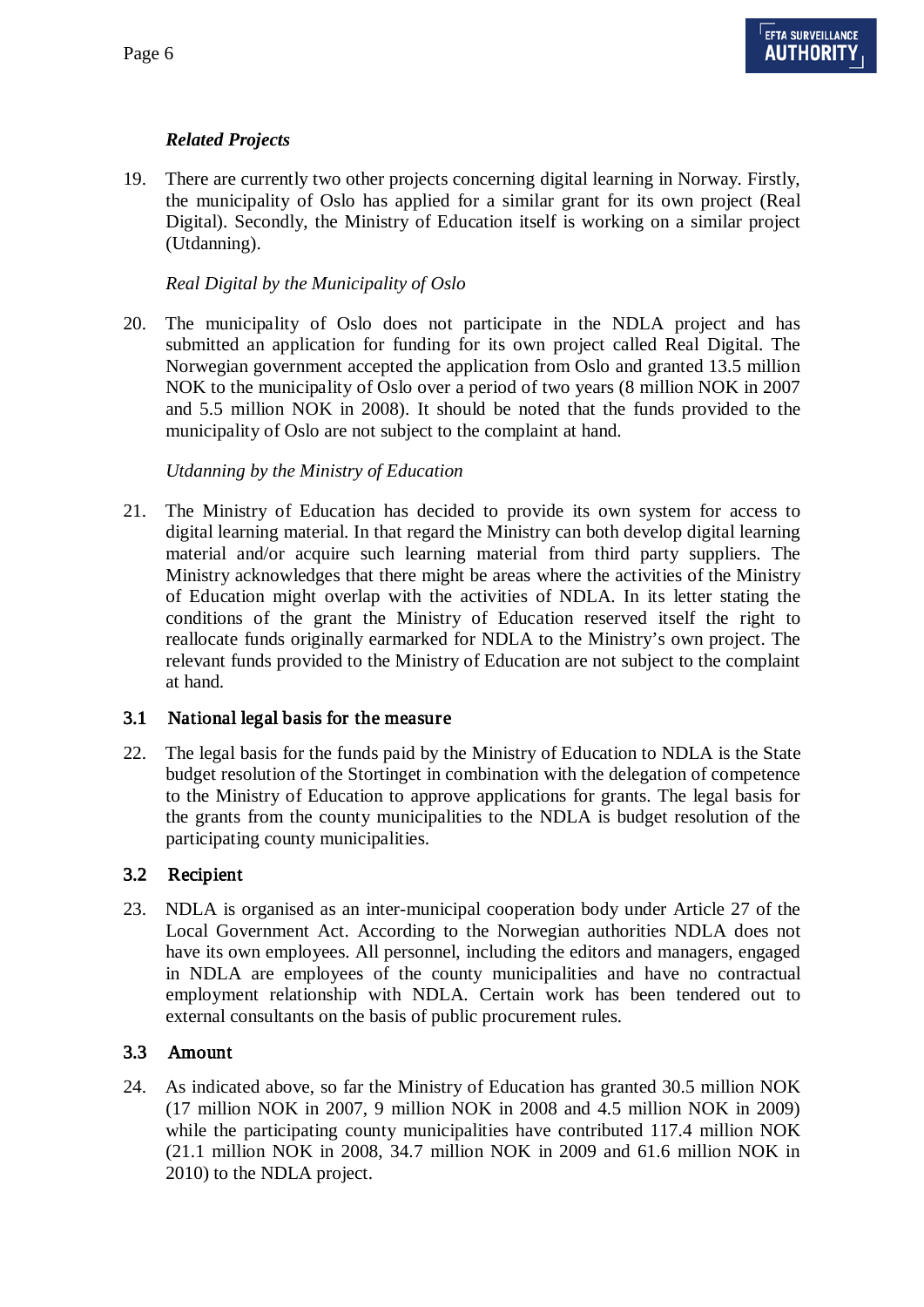### 3.4 Form of Aid and Means of Funding

25. According to the information submitted the funds were transferred to NDLA in the form of direct grants.

### 3.5 Duration

26. The NDLA project and its funding is not subject to a limited duration. It cannot be excluded that further funds will be made available for the NDLA project.

# 4. Comments by the Nor wegian authorities

- 27. The Norwegian authorities submit that the NDLA should not be regarded as an "undertaking" in the meaning of Article 61 EEA.
- 28. The Norwegian authorities refer in particular to a case in which the EFTA Court assessed whether public funds for municipal kindergartens constituted State aid*[9](#page-6-0)* . In its judgment the EFTA Court stated that *"the specific circumstances under which the activity is performed have to be taken into account in order to assess whether the Norwegian municipalities, when offering their kindergarten places, are providing a service as an economic activity or whether they are exercising their powers in order to fulfil their duties towards their population." [10](#page-6-1)* The Court moreover stated that *"the Norwegian State is not seeking to engage in gainful activity but is fulfilling its duties towards its own population in the social, cultural and educational fields". [11](#page-6-2)*
- 29. With regard to the case at hand the Norwegian authorities submitted that the county municipalities, through NDLA, are merely fulfilling their duties to the population by providing free learning materials as required by the law. The services of NDLA are free for all pupils and NDLA and thus non-profit making. NDLA is therefore not engaged in an economic activity and, thus, does not constitute an undertaking with the meaning of State aid rules. Consequently, the funds provided to NDLA do not constitute State aid.
- 30. The Norwegian authorities further submit that, if one were to view NDLA as an economic operator, then the activities of NDLA would have the character of a service of general economic interest covered by Article 59(2) EEA.

### **II. ASSESSMENT**

# 5. The Presence of State Aid

31. According to Article 61(1) EEA *"[s]ave as otherwise provided in this Agreement, any aid granted by EC Member States, EFTA States or through State resources in any form whatsoever which distorts or threatens to distort competition by favouring certain undertakings or the production of certain goods shall, in so far as it affects trade between Contracting Parties, be incompatible with the functioning of this Agreement."*

<span id="page-6-2"></span><span id="page-6-1"></span>

<span id="page-6-0"></span><sup>&</sup>lt;sup>9</sup> Case E-05/7 *Private Barnehagers Landsforbund* [2008] EFTA Ct.Rep. 64.<br><sup>10</sup> Case E-05/7 *Private Barnehagers Landsforbund* [2008] EFTA Ct.Rep. 64, para. 80.<br><sup>11</sup> Case E-05/7 *Private Barnehagers Landsforbund* [2008] E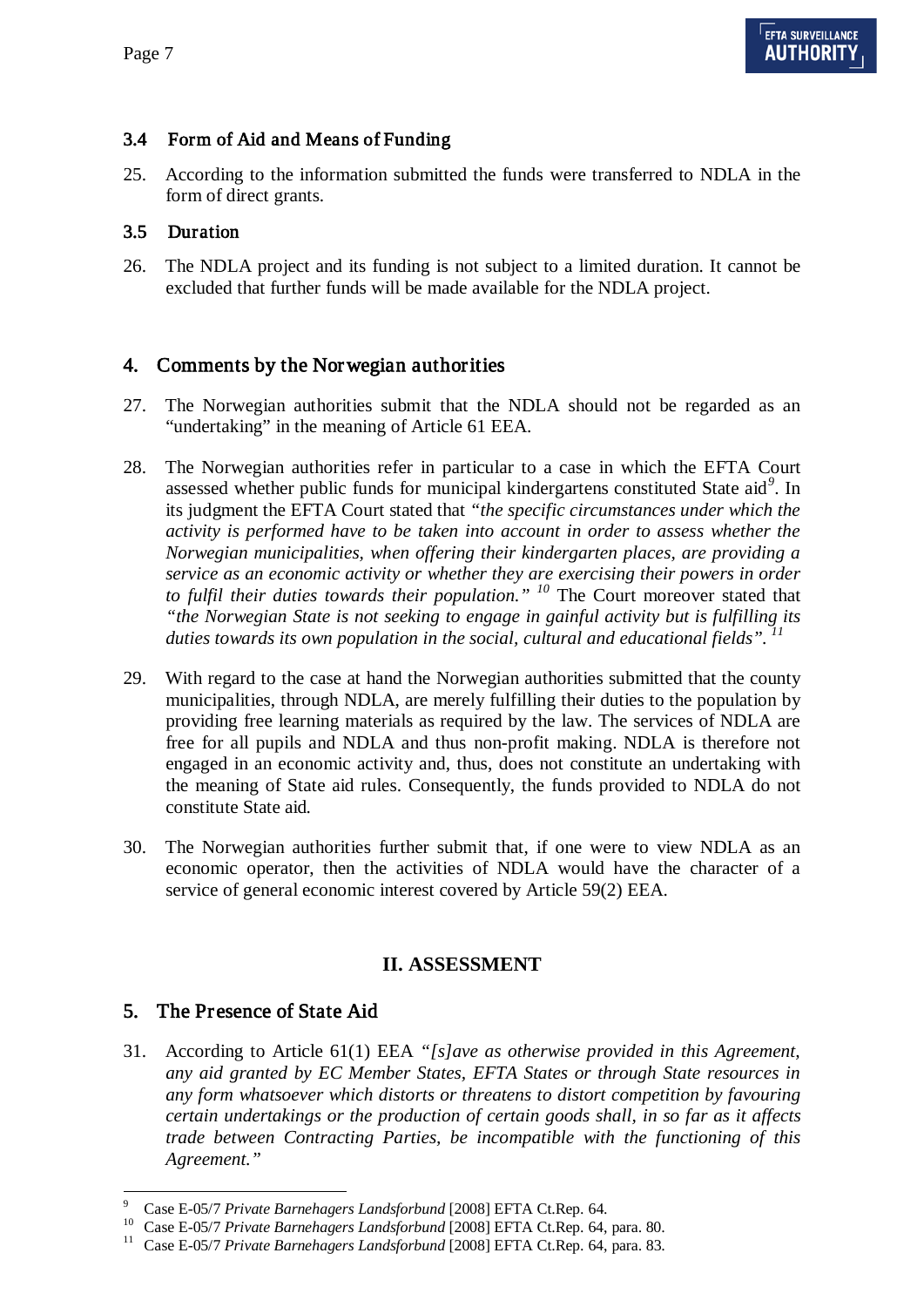# 5.1 Undertaking

32. It follows from the above that State aid rules only apply to undertakings. Prior to examining whether the conditions for State aid are met in this case, the fact that the county municipalities are part of or at least closely linked to the public administration makes it relevant, first, to examine whether NDLA qualifies as an undertaking within the meaning of Article 61(1) EEA. If this is not the case then the support to NDLA does not fall within the scope of Article 61(1) EEA. It is established case law that the concept of an undertakings comprises "... *any entity engaged in an economic activity, irrespective of its legal status and the way in which it is financed*<sup> $n+12$  $n+12$ </sup>. The Authority notes that NDLA is to be viewed as a mere cooperation of municipalities. It could therefore be argued with regard to the State funds that the recipient of the State funds is not NDLA itself but rather the individual municipalities cooperating in the NDLA project. However, as indicated above, any entity can be an undertaking within the meaning of State aid rules *irrespective of its legal status and the way it is financed*. The decisive question is therefore whether the activity at hand, can be considered to be of an economic nature.

## 5.2 Economic Activity

- 33. NDLA purchases, develops and publishes digital learning material. The complainant submits that these activities are of economic nature. In that regard the complainant emphasises that until now private suppliers have developed and published digital learning material. The complainant argues that by developing and publishing digital learning material of its own, NDLA enters into direct competition with these private suppliers.
- <span id="page-7-4"></span>34. The Authority observes that an economic activity is any activity consisting in offering goods and services on a market<sup>[13](#page-7-1)</sup>. The Authority recognises that a number of companies offer digital learning material on the market as part of their economic activities. However, it follows from the judgment of the EFTA Court in *Private Barnehagers Landforbund[14](#page-7-2)*, that the fact that an activity can be offered by private operators as an economic activity does not exclude that it can also be offered by the State as a non-economic activity. In this judgment the EFTA Court had to assess, whether the operation of municipal kindergartens in Norway constituted an economic activity. The complainant in this case had argued that the only relevant question in that regard was "...*whether the municipalities are providing services on a given market which could, at least in principle, be carried out by private actors in order to make a profit*". However, in its judgment the EFTA Court pointed out that "*[w]hen the nature of an activity carried out by a public entity is assessed with*  regard to the State aid rules, it cannot matter whether the activity might, in *principle, be pursued by a private operator. Such an interpretation would basically bring any activity of the State not consisting in an exercise of public authority under*  the notion of economic activity"<sup>[15](#page-7-3)</sup>. Indeed, such an interpretation would unduly limit the discretion of States to provide certain services to their population. There is a number of cases in which it has been recognised that similar activities are carried out both as a non-economic activity as well as an economic activity and where only the latter are subject to State aid rules i.a. concerning the health system (e.g. private and

<span id="page-7-0"></span> <sup>12</sup> Case C-41/90 *Höfner and Elser* [1991] ECR I-1979, para. 21; Case C-309/99 *Wouters* [2002] ECR I-1577, para. 46.<br>
<sup>13</sup> Case C-35/96 *Commission v. Italy (CNSD)* [1998] ECR I-3851, para. 36.

<span id="page-7-3"></span><span id="page-7-2"></span>

<span id="page-7-1"></span><sup>&</sup>lt;sup>14</sup> Case E-05/7 *Private Barnehagers Landsforbund* [2008] EFTA Ct.Rep. 64.<br><sup>15</sup> Case E-05/7 *Private Barnehagers Landsforbund* [2008] EFTA Ct.Rep. 64, para. 80.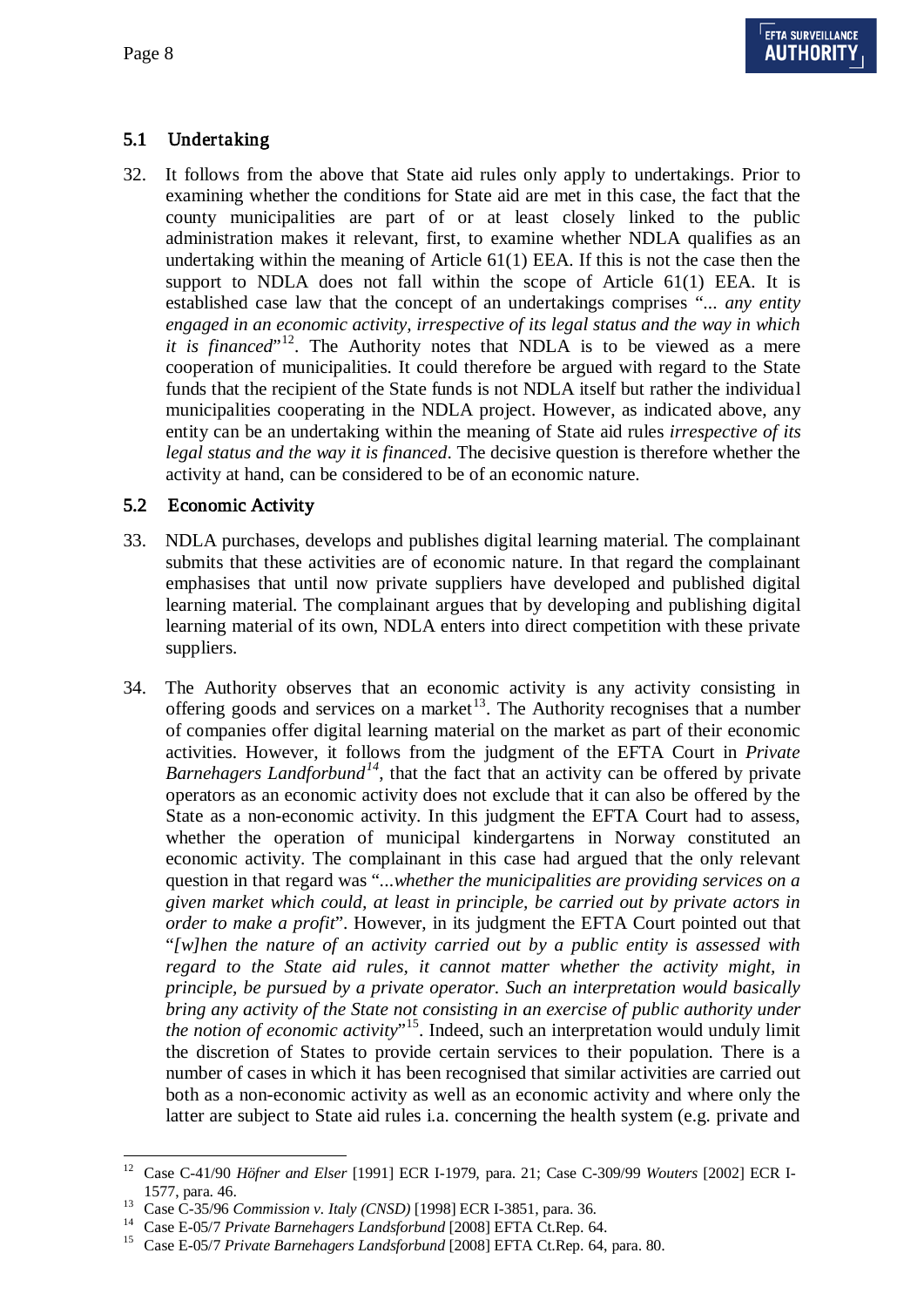public sickness insurances<sup>16</sup>), the pension fund system (e.g. private and public pension funds<sup>[17](#page-8-1)</sup>) and the education sector (e.g. private and public kindergartens<sup>[18](#page-8-2)</sup>).

- 35. In its judgment<sup>[19](#page-8-3)</sup> the EFTA Court further explained that  $-$  in order to establish whether a given activity is economic or non-economic – the reasoning of the ECJ in its Humbel judgment<sup>[20](#page-8-4)</sup>, which concerned the notion of "service" within the meaning of the fundamental freedoms, can be transposed to State aid cases. The qualification of a given activity as economic or non-economic therefore depends on its objective and the way in which it is carried out.
- 36. It follows from the existing case law and decision practice that activities can be considered not to constitute 'offering of goods and services on a given market' where the following cumulative conditions are fulfilled:
	- 1. Firstly, the State, in establishing and maintaining the entity in question, does not seek to engage in gainful activity but is rather seeking to fulfil its duties towards its population $21$ .
	- 2. Secondly, the way in which the service is provided is based on the principle of national solidarity to the extent that the activity is funded by the public purse and not provided against remuneration, i.e. there is no connection between the actual costs of the service provided and the fee paid by those benefiting from the activity<sup>[22](#page-8-6)</sup>.
	- 3. thirdly, in cases in which the activity is carried out by entities other than the State itself, it is necessary to establish that the entity in question merely applies the law and cannot influence the statutory conditions of the service (i.e. the amount of the contributions, the use of assets and the level of benefits)  $^{23}$  $^{23}$  $^{23}$ .
- 37. The question whether the development and publication of digital learning material constitutes a non-economic activity therefore depends on whether the conditions mentioned above are met.

### *Objective*

38. The State, in establishing and maintaining the entity in question, must not seek to engage in gainful activity but must rather exercise its power in order to fulfil its duties towards its population<sup>[24](#page-8-8)</sup>. It is established case law and decision practice that in setting up and maintaining the national education system the State fulfills its duties

<span id="page-8-1"></span><span id="page-8-0"></span><sup>&</sup>lt;sup>16</sup> Case C-160/91 *Poucet* [1993] ECR I-637.<br><sup>17</sup> Case C-180/98 *Pavlov* [2000] ECR I-6497.

<span id="page-8-2"></span><sup>&</sup>lt;sup>18</sup> Case E-05/7 *Private Barnehagers Landsforbund* [2008] EFTA Ct.Rep. 64.<br><sup>19</sup> Case E-05/7 Private Barnehagers Landsforbund [2008] EFTA Ct.Rep. 64. para. 80.

<span id="page-8-4"></span><span id="page-8-3"></span><sup>&</sup>lt;sup>20</sup> Case 263/86 Humbel [1988] ECR 5383, para. 14-21.<br><sup>21</sup> Case E-05/7 *Private Barnehagers Landsforbund* [2008] EFTA Ct.Rep. 64, para. 83; Case 263/86

<span id="page-8-5"></span>*Humbel*, [1988] ECR 5383, para. 18.<br><sup>22</sup> Case E-05/7 *Private Barnehagers Landsforbund* [2008] EFTA Ct.Rep. 64, para. 80-82; Case 263/86

<span id="page-8-7"></span><span id="page-8-6"></span>*Humbel*, [1988] ECR 5383, para. 18. <sup>23</sup> Case C-160/91 *Poucet* [1993] ECR I-637, para. 15 and 18; Joined Cases C-264/01, C-306/01 and C-355/01 *AOK Bundesverband and Others* [2004] ECR I-2493, para. 46 - 57; Case C-218/00 *Cisal die Battistello Venanzi*, [2002] ECR I-691, para. 31-46. These case concern health and social insurances. However, the fact that the Commission explicitly refers to these cases in the context of professional services indicates that the assessment can be generally applied (see Commission Communication "Report on Competion in Professional Services" of 9.2.2004 (COM(2004) 83 final, Fn. 22)

<span id="page-8-8"></span><sup>&</sup>lt;sup>24</sup> Case 263/86 *Humbel* [1988] ECR 5383, para. 18.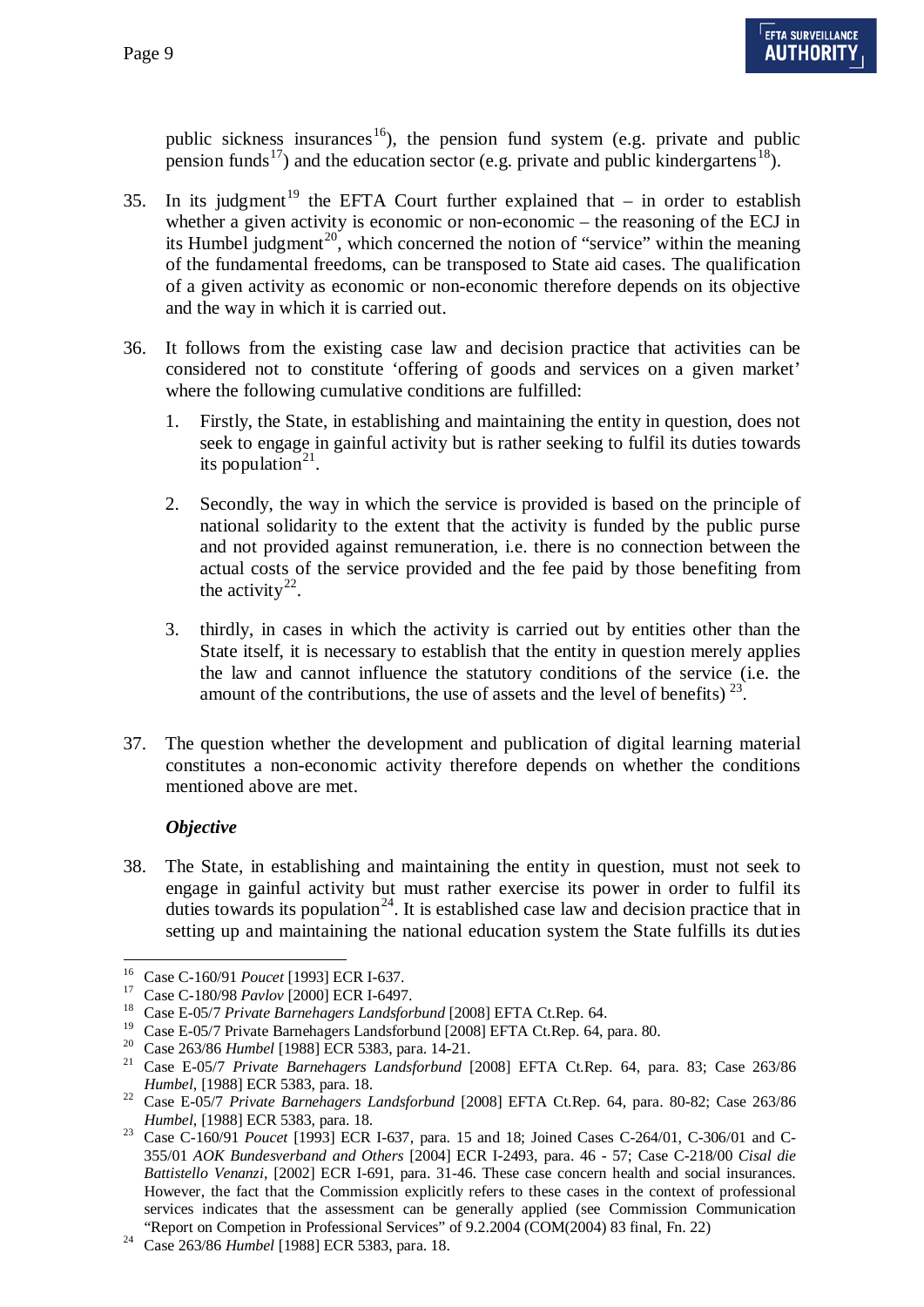towards its own population in the social, cultural and educational fields<sup>[25](#page-9-0)</sup>. In that regard, the Norwegian government decided in the course of the 2006 educational reform that it was the State's duty to provide learning material free of charge and the county municipalities decided to comply with this obligation by partly developing digital learning material themselves.

- 39. According to the complainant it follows from the judgments in *Humbel* and *Private Barnehagers Landsforbund,* that – while the activities dealt with in these judgments (i.e. giving courses and offering places in kindergartens) fall within the scope of the public education system – other activities (such as the purchase, development and supply of digital learning material) do not fall within the scope of the public education system, in particular, if there already existed a market for such activities prior to the State's activities. However, the Authority does not see any indications that the ECJ or the EFTA Court intended to limit the scope of activities falling within the scope of public education in such a manner as suggested by the complainant (i.e. to actual teaching and the provision of kindergarten services). On the contrary, the Authority notes that Member States generally have a wide margin of discretion when deciding which activities they intend to offer to their population in social, cultural and educational fields<sup>[26](#page-9-1)</sup>. As regards the case at hand, the Authority observes that the purchase development and supply of learning material is inextricably linked to the provision of teaching content and is thus an inherent part of the actual teaching itself. Indeed, the learning material forms both the basis and the framework for teaching. This is also underlined by the fact that the development of learning material is dependent on the curriculum which is set up by the public authorities. This assessment is not altered by the fact that the activities were left to the market prior to the State's activities, since it cannot matter whether the activity might be (or indeed was) pursued by a private operator $27$ .
- 40. The Authority therefore concludes that the purchase, development and supply of digital learning material by NDLA fall within the scope of activities, which the Norwegian State can consider its duty to provide to its population in the educational field.

### *Principle of Solidarity*

- 41. Secondly, the way in which a given service is provided must be based on the principle of national solidarity to the extent that the activity is funded by the public purse and not through remuneration, i.e. there is no connection between the actual costs of the service provided and the fee paid by those benefiting from the activity<sup>[28](#page-9-3)</sup>.
- 42. In the present case NDLA is entirely funded by the State and distributes the developed or purchased learning material free of any charge. Neither the schools, nor the pupils nor any other third party which might profit from the freely available

<span id="page-9-0"></span> <sup>25</sup> Case 263/86 *Humbel* [1988] ECR 5383, para. 18; Case E-05/7 *Private Barnehagers Landsforbund* [2008] EFTA Ct.Rep. 64, para. 82; Commission decision N 118/2000 *France - Aide aux clubs sportifs* 

<span id="page-9-1"></span>*professionels*, OJ C 333, 28.11.2001, p.6. 26 C-218/00 *Cisal die Battistello Venanzi* [2002] ECR I-691, para. 31; similarly, EU Member States have a wide margin of discretion when defining which services should be of general economic interest (see Community framework for State aid in the form of public service compensation, OJ C 297, 29.11.2005,

<span id="page-9-3"></span><span id="page-9-2"></span>

p. 4, para. 9). 27 See para. [34](#page-7-4) above. <sup>28</sup> Joined Cases C-264/01, C-306/01 and C-355/01 *AOK Bundesverband and Others* [2004] ECR I-2493, para. 47; Case C-160/91 Poucet [1993] ECR I-637, para. 11 and 12.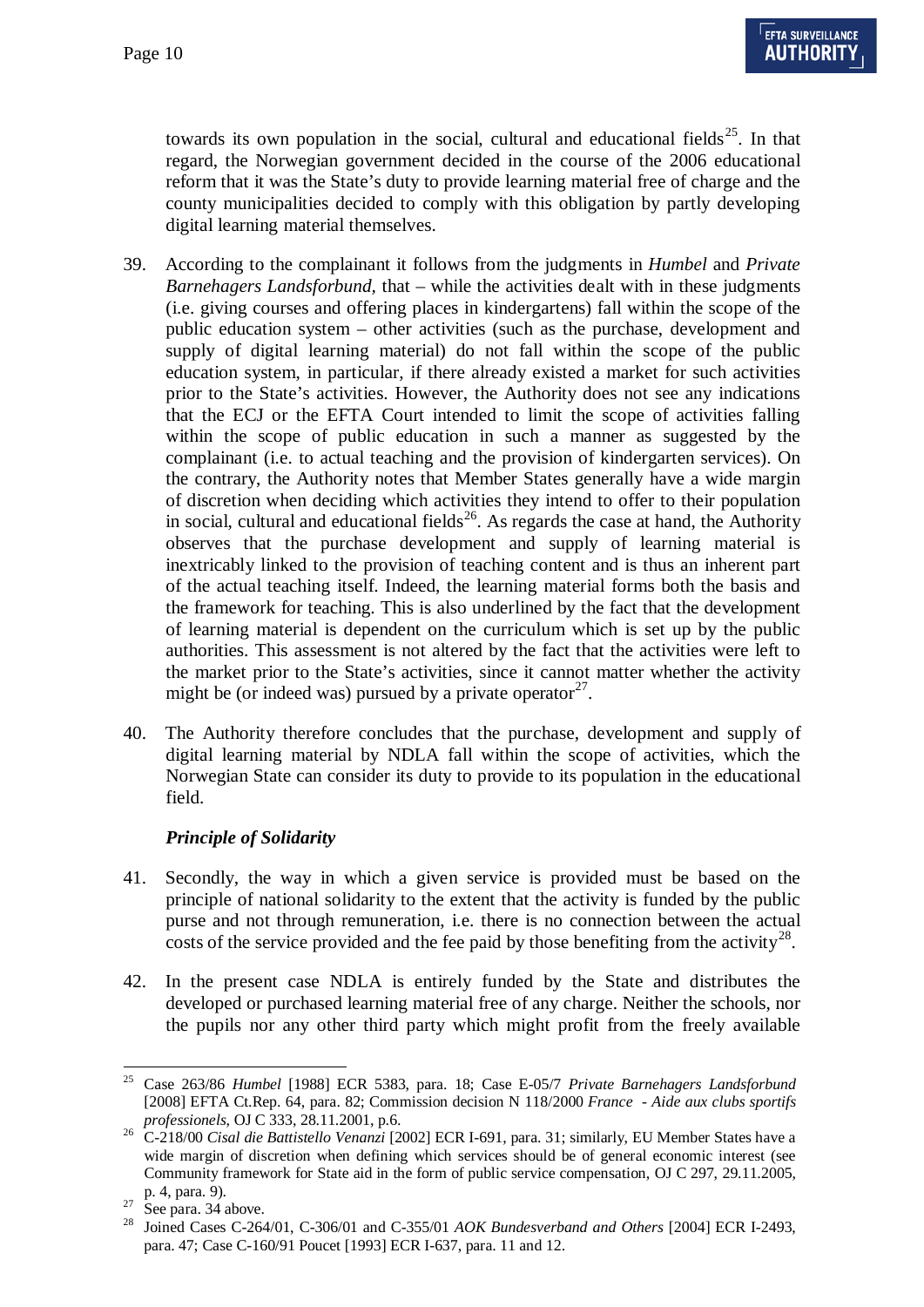learning material pay any contribution to NDLA. The Authority further notes, that there are no indications that NDLA engages in any other form of activity, which could be considered as being economic in nature.

43. It can be followed that the activities of NDLA are entirely non-profit making and exclusively governed by the principle of solidarity.

#### *State Control*

- 44. Thirdly, in cases in which the activity in question is carried out by entities other than the State itself, the recipient of the funds (public or private) must be subject to the control of the State to the extent that the recipient merely applies the law and cannot influence the statutory conditions of the service (i.e. the amount of the contributions, the use of assets and the fixing of the level of benefits)<sup>[29](#page-10-0)</sup>. If, on the contrary, the recipient would have significant discretion vis-a-vis the State as regards the commercial parameters of its activities (e.g. prices, costs, assets and employees), it would be more likely to constitute an undertaking.
- 45. The complainant indicated that NDLA should be considered as an undertaking different from the State or the county municipalities from which it received the funds in question. However, based on the information at hand NDLA seems to be an integrated part of the public administration and is – in any case – subject to strict State control. According to existing case law an entity is subject to the control of the public authorities (and thus not independent from the State) if it was given its task by statute and if the public authorities determine both the costs and the revenues of its activities<sup>[30](#page-10-1)</sup>. In that regard the Authority notes that the participating municipalities have – in view of a requirement laid down in the revised State budget for 2006 – established NDLA as an inter-municipal cooperation and have given it its task by way of adopting the resolution of August 2006. Furthermore, the county municipalities control the cost parameters of the activities since these costs are limited to the contributions unilaterally fixed by the county municipalities through the ordinary budget processes. Moreover, NDLA cannot decide on the costs of its employees or on its assets because the county municipalities decide on the secondment of the necessary staff and the provision of premises as well as technical equipment. Finally, NDLA cannot decide on charging fees to the end customers (i.e. pupils or schools) since the legal framework obliges NDLA to provide its services free of charge.
- 46. It follows that NDLA in carrying out its activity merely complies with the law and cannot influence the amount of the contributions, the use of assets and the fixing of the level of benefits in the way a commercial operator could do. On the contrary, the information at hand shows, that NDLA is an integrated part of the public administration of the county municipalities to which it provides its services.

<span id="page-10-0"></span> <sup>29</sup> Case C-160/91 *Poucet* [1993] ECR I-637, para. 15 and 18; Joined Cases C-264/01, C-306/01 and C-355/01 *AOK Bundesverband and Others* [2004] ECR I-2493, para. 46 - 57; Case C-218/00 *Cisal die Battistello Venanzi* [2002] ECR I-691, para. 31-46. These cases concern health and social insurances. However, the fact that the Commission explicitly refers to these cases in the context of professional services indicates that the assessment can be generally applied (see Commission Communication

<span id="page-10-1"></span><sup>&</sup>quot;Report on Competition in Professional Services" of 9.2.2004 (COM(2004) 83 final, Fn. 22) <sup>30</sup> Joined Cases C-264/01, C-306/01 and C-355/01 *AOK Bundesverband and Others* [2004] ECR I-2493, para. 52; Case C-160/91 Poucet [1993] ECR I-637, para. 11 and 12.